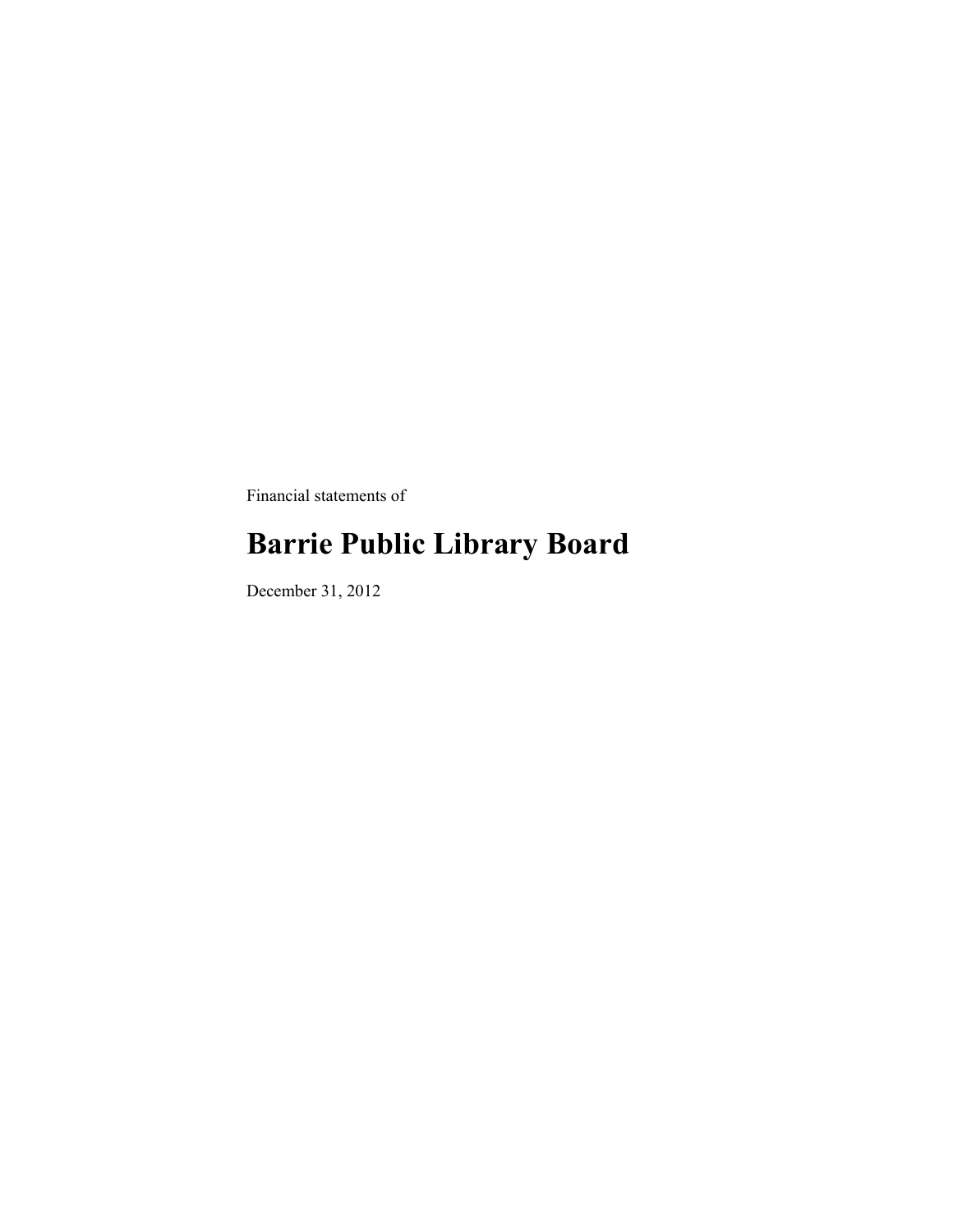# **Barrie Public Library Board**<br>December 31, 2012

### Table of contents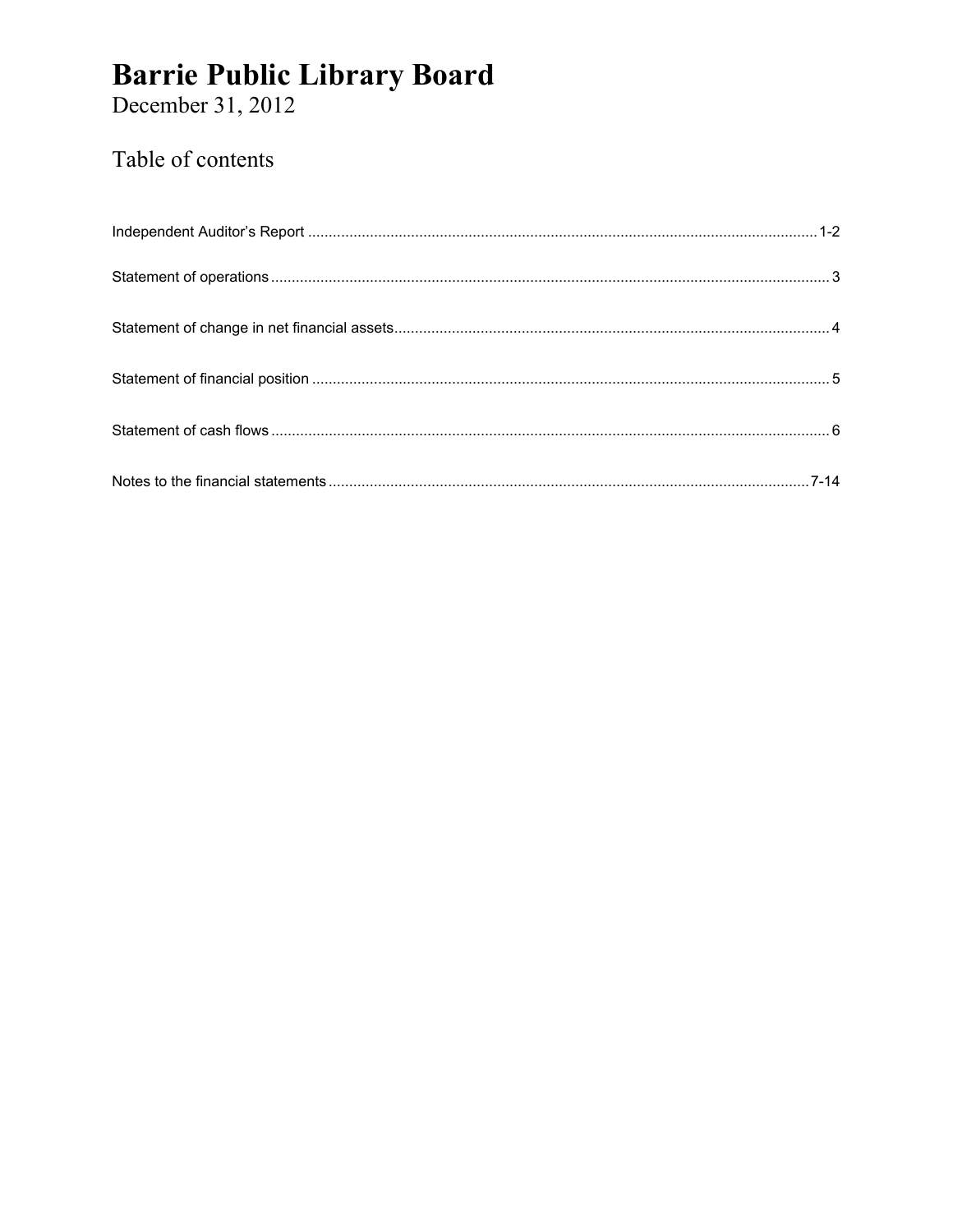

Deloitte LLP 5140 Yonge Street Suite 1700 Toronto ON M2N 6L7 Canada

Tel: 416-601-6150 Fax: 416-601-6151 www.deloitte.ca

### **Independent Auditor's Report**

To the Board Members of the Barrie Public Library Board

We have audited the accompanying financial statements of the Barrie Public Library Board which comprise the statement of financial position as at December 31, 2012, and the statements of operations, change in net financial assets and cash flows for the year then ended, and a summary of significant accounting policies and other explanatory information.

#### **Management's Responsibility for the Financial Statements**

Management is responsible for the preparation and fair presentation of these financial statements in accordance with Canadian public sector accounting standards, and for such internal control as management determines is necessary to enable the preparation of financial statements that are free from material misstatement, whether due to fraud or error.

#### **Auditor's Responsibility**

Our responsibility is to express an opinion on these financial statements based on our audit. We conducted our audit in accordance with Canadian generally accepted auditing standards. Those standards require that we comply with ethical requirements and plan and perform the audit to obtain reasonable assurance about whether the financial statements are free from material misstatement.

An audit involves performing procedures to obtain audit evidence about the amounts and disclosures in the financial statements. The procedures selected depend on the auditor's judgment, including the assessment of the risks of material misstatement of financial statements, whether due to fraud or error. In making those risk assessments, the auditor considers internal control relevant to the entity's preparation and fair presentation of the financial statements in order to design audit procedures that are appropriate in the circumstances, but not for the purpose of expressing an opinion on the effectiveness of the entity's internal control. An audit also includes evaluating the appropriateness of accounting policies used and the reasonableness of accounting estimates made by management, as well as evaluating the overall presentation of the financial statements.

We believe that the audit evidence we have obtained is sufficient and appropriate to provide a basis for our qualified audit opinion.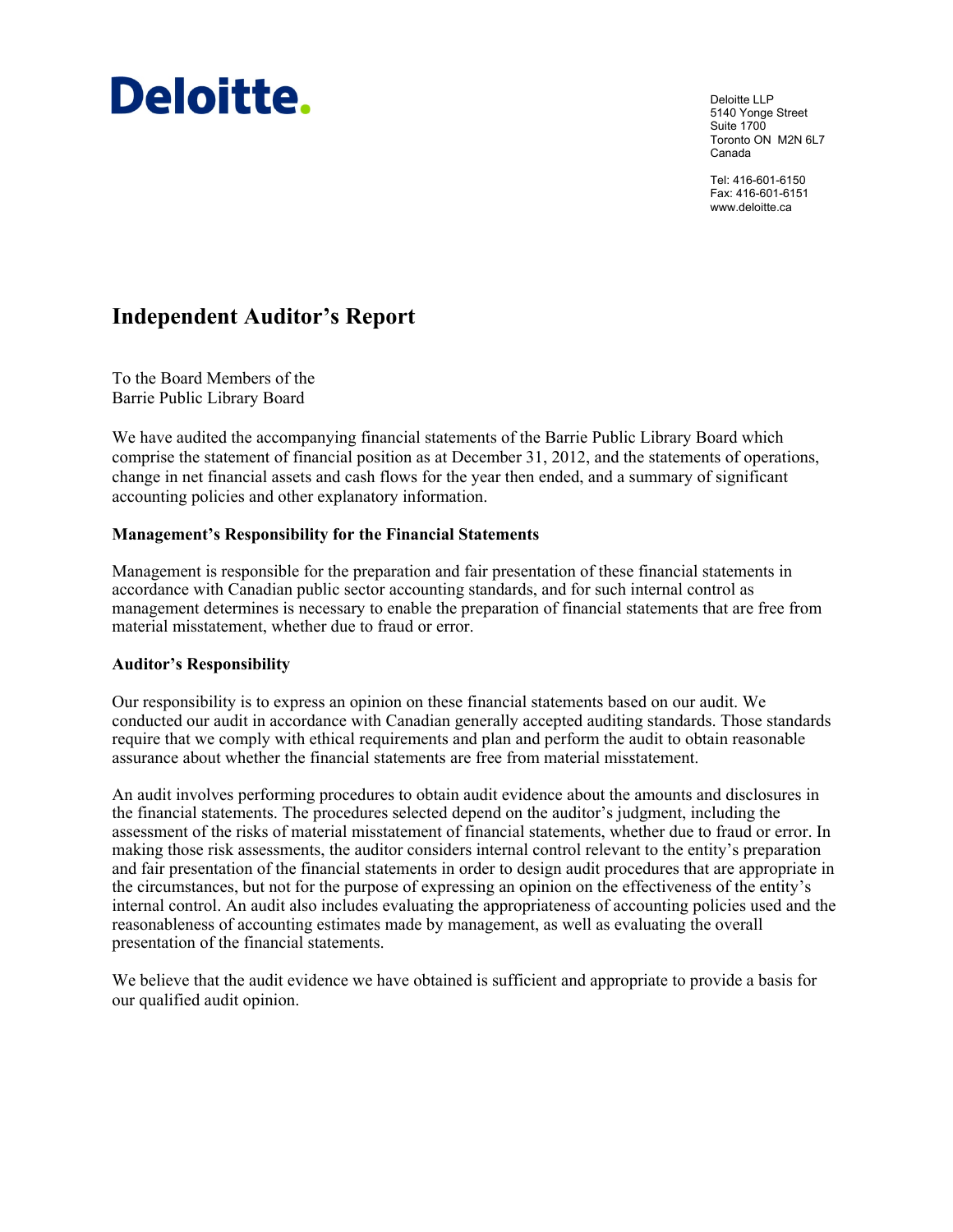#### **Basis for Qualified Opinion**

In common with similar organizations, Barrie Public Library Board derives revenue from fines, donations and fundraising activities, the completeness of which is not susceptible to satisfactory audit verification. Accordingly, our verification of these revenues was limited to the amounts recorded in the records of Barrie Public Library Board and we were not able to determine whether any adjustments might be necessary to fines, donations and fundraising revenues, and the annual surplus for the years ended December 31, 2012 and 2011, financial assets and accumulated surplus as at December 31, 2012, December 31, 2011 and January 1, 2011.

#### **Qualified Opinion**

In our opinion, except for the possible effects of the matter described on the Basis for Qualified Opinion paragraph, the financial statements present fairly, in all material respects, the financial position of Barrie Public Library Board as at December 31, 2012 and the result of its operations and its cash flows for the year then ended in accordance with Canadian public sector accounting standards.

#### **Other Matter**

The financial statements of the prior period, which are included for comparative purposes, were audited by a predecessor auditor who issued a qualified opinion dated May 24, 2012.

Deloitte LLP

Chartered Professional Accountants, Chartered Accountants Licensed Public Accountants October 1, 2013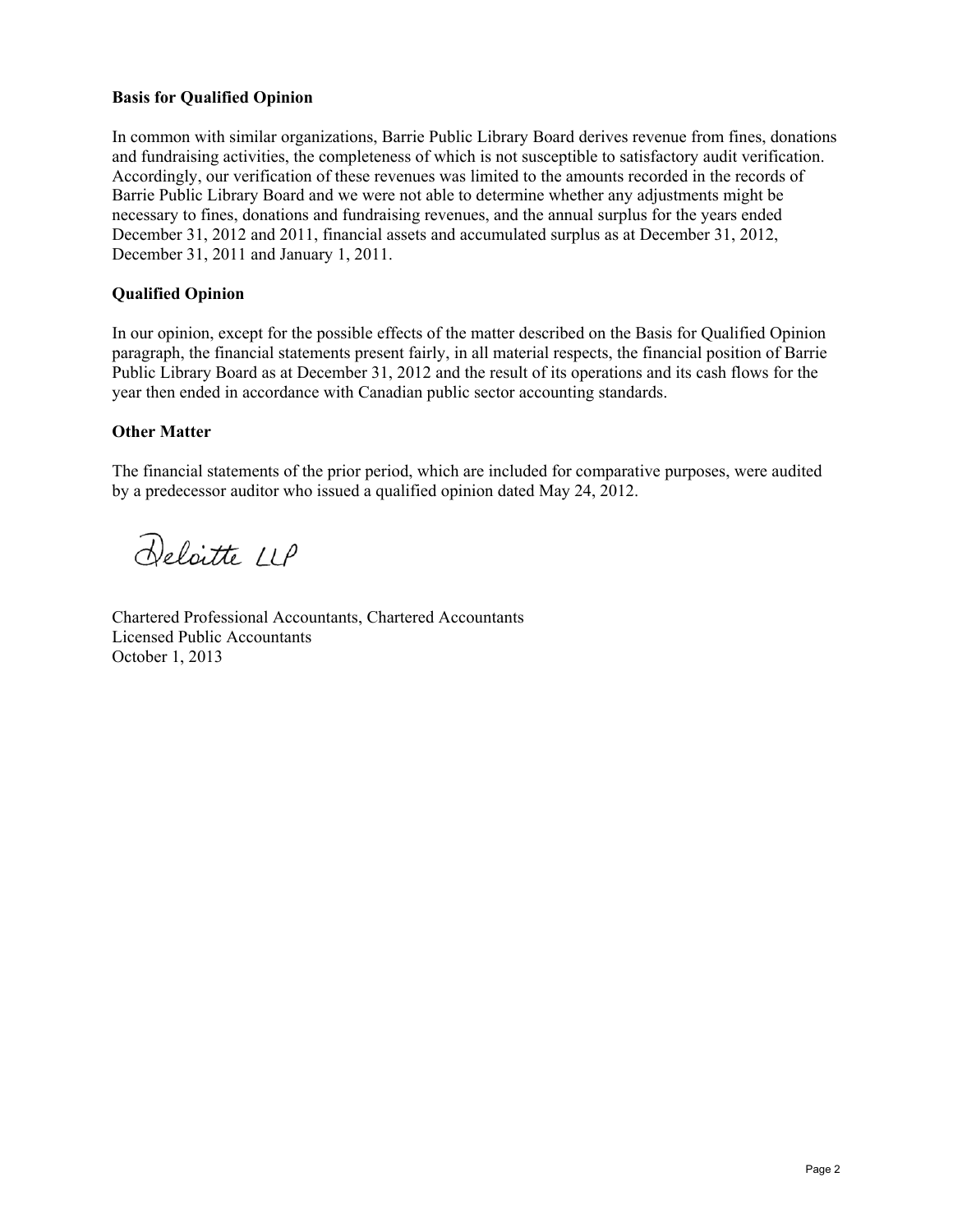Statement of operations year ended December 31, 2012

|                                                        | <b>Budget</b>    | 2012              | 2011              |
|--------------------------------------------------------|------------------|-------------------|-------------------|
|                                                        | 2012             |                   |                   |
|                                                        | (Note 8)         |                   |                   |
|                                                        | \$               | \$                | \$                |
| <b>Revenue</b>                                         |                  |                   |                   |
| Municipal contribution (Note 3)                        | 6,049,259        | 5,955,100         | 5,388,540         |
| Development charges (Note 3)                           | 224,893          | 254,597           | 250,859           |
| Provincial funding                                     | 271,808          | 271,808           | 271,808           |
| Miscellaneous funding                                  |                  | 1,327             | 11,354            |
| Contract receipt - Township of Oro-Medonte             | 135,277          | 135,277           | 128,835           |
| Fines                                                  | 150,000          | 119,581           | 119,565           |
| Programs and fees                                      | 53,500           | 40,525            | 36,686            |
| Donations                                              |                  | 206,127           | 342,407           |
| Fundraising revenue, cafe and boutique sales           |                  | 120,855           | 128,104           |
| Interest                                               |                  | 17,169            | 19,884            |
|                                                        | 6,884,737        | 7,122,366         | 6,698,042         |
|                                                        |                  |                   |                   |
| <b>Expenses</b><br>Amortization                        |                  |                   |                   |
|                                                        | 687,100          | 687,100           | 560,091           |
| Fundraising, cafe and boutique expenses<br>Maintenance | 5,000<br>220,100 | 41,383<br>233,094 | 53,989<br>114,805 |
| <b>Materials</b>                                       |                  | 45,432            | 90,779            |
| Other supplies                                         | 131,702          | 139,747           | 137,033           |
| Personnel                                              | 4,379,900        | 4,162,148         | 3,417,777         |
| Processing, professional and other                     | 540,548          | 351,105           | 330,799           |
| Rent (Note 3)                                          | 667,380          | 661,920           | 440,408           |
| Contribution to municipality (Note 3)                  |                  |                   | 573,940           |
|                                                        | 6,631,730        | 6,321,929         | 5,719,621         |
|                                                        |                  |                   |                   |
| Annual surplus                                         | 253,007          | 800,437           | 978,421           |
| Accumulated surplus, beginning of year                 | 4,389,982        | 4,389,982         | 3,411,561         |
| Accumulated surplus, end of year                       | 4,642,989        | 5,190,419         | 4,389,982         |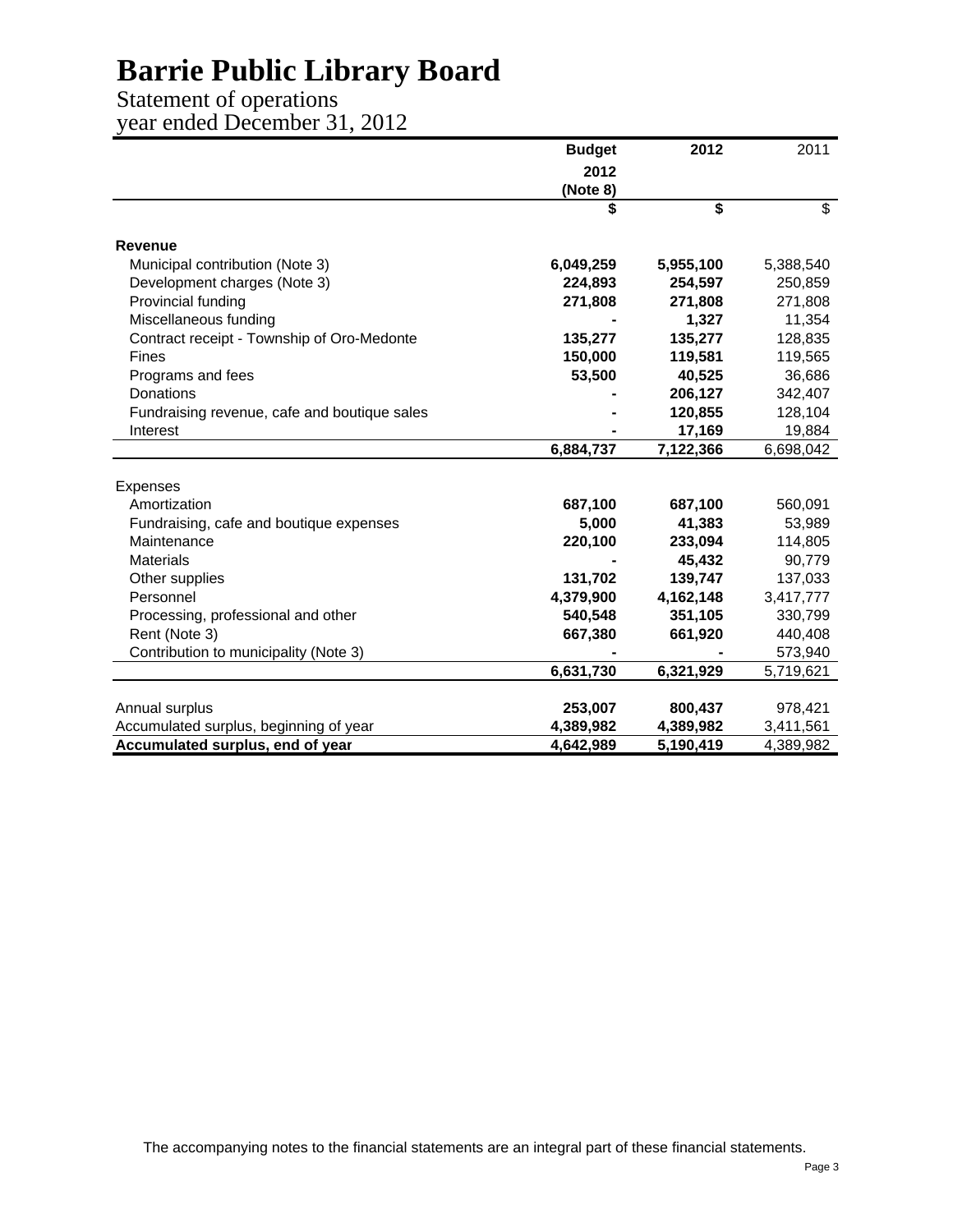Statement of change in net financial assets year ended December 31, 2012

|                                                                         | <b>Budget</b><br>2012<br>(Note 8) | 2012                   | 2011<br>Restated<br>(Note 2) |
|-------------------------------------------------------------------------|-----------------------------------|------------------------|------------------------------|
|                                                                         | \$                                | \$                     | \$                           |
| <b>Annual surplus</b><br>Acquisition of tangible capital assets         | 253,007<br>(1,075,124)            | 800,437<br>(1,776,309) | 978,421<br>(1,678,121)       |
| Transfer (acquisition) of tangible capital assets under<br>construction |                                   | 484.756                | (484,756)                    |
| Amortization of tangible capital assets                                 | 687,100                           | 687,100                | 560,091                      |
|                                                                         | (135, 017)                        | 195,984                | (624,365)                    |
| (Increase) decrease in prepaid expenses                                 |                                   | (16, 579)              | 41,987                       |
| Net change in net financial assets                                      | (135, 017)                        | 179,405                | (582, 378)                   |
| Net financial assets, beginning of year                                 | 463,617                           | 463,617                | 1,045,995                    |
| Net financial assets, end of year                                       | 328,600                           | 643,022                | 463,617                      |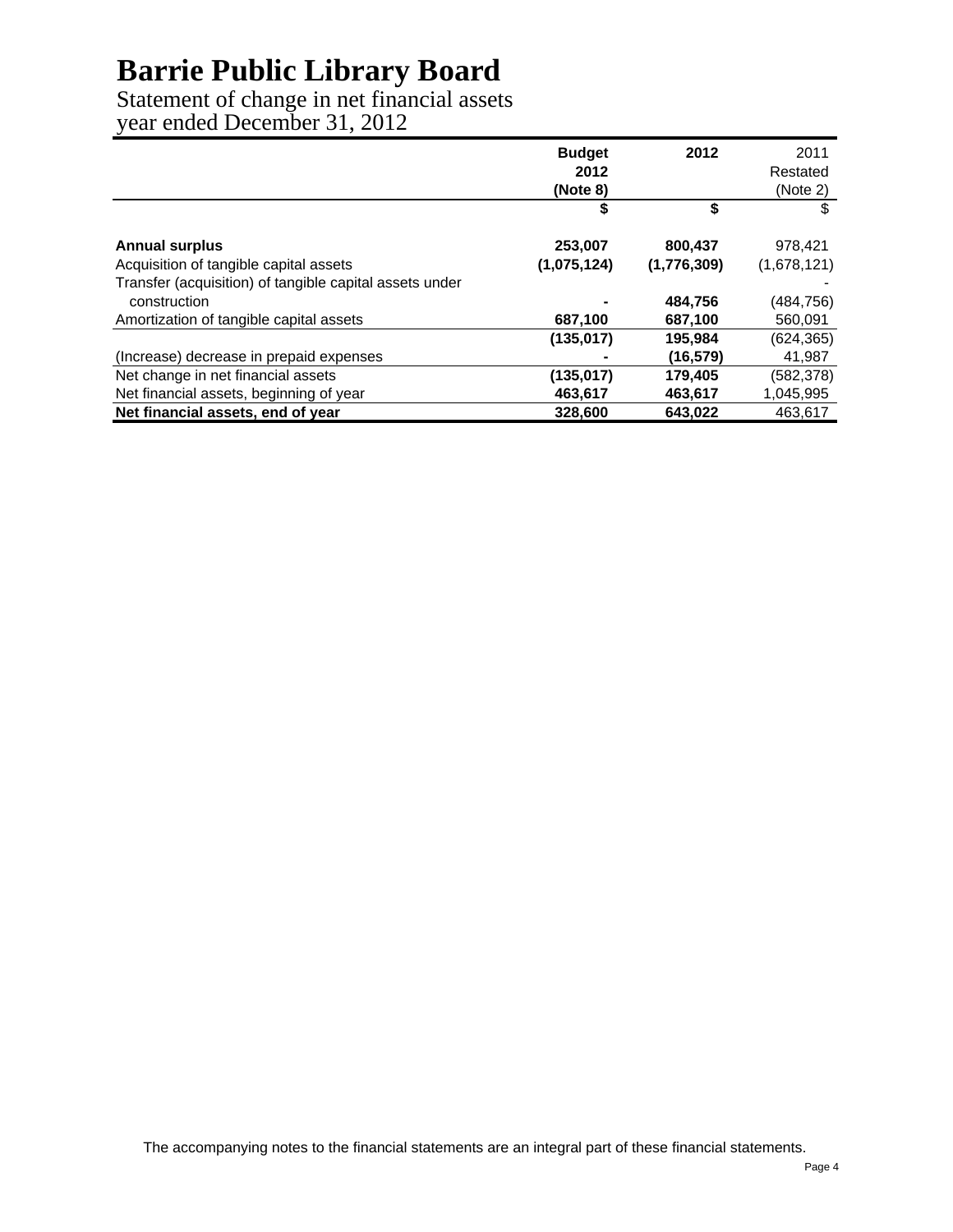Statement of financial position

as at December 31, 2012

|                                                         | 2012      | 2011      |
|---------------------------------------------------------|-----------|-----------|
|                                                         |           | Restated  |
|                                                         |           | (Note 2)  |
|                                                         | \$        | \$        |
| <b>Financial assets</b>                                 |           |           |
| Cash                                                    | 1,075     | 935       |
| <b>HST</b> receivable                                   | 437,706   | 207,612   |
| Due from The Corporation of the City of Barrie (Note 3) | 1,061,019 | 976,997   |
|                                                         | 1,499,800 | 1,185,544 |
|                                                         |           |           |
| <b>Liabilities</b>                                      |           |           |
| Accounts payable and accrued liabilities                | 242,614   | 143,206   |
| Employee future benefits liability (Note 4)             | 557,232   | 521,789   |
| Deferred revenue                                        | 56,932    | 56,932    |
|                                                         | 856,778   | 721,927   |
|                                                         |           |           |
| Net financial assets                                    | 643,022   | 463,617   |
| <b>Non-financial assets</b>                             |           |           |
| Tangible capital assets (Note 5)                        | 4,504,371 | 3,415,162 |
| Tangible capital assets not in service (Note 5)         |           | 484,756   |
| Prepaid expenses                                        | 43,026    | 26,447    |
|                                                         | 4,547,397 | 3,926,365 |
| <b>Accumulated surplus (Note 6)</b>                     | 5,190,419 | 4,389,982 |

On behalf of the Board

\_\_\_\_\_\_\_\_\_\_\_\_\_\_\_\_\_\_\_\_\_\_\_\_\_\_\_\_\_\_\_\_\_\_\_ Director

\_\_\_\_\_\_\_\_\_\_\_\_\_\_\_\_\_\_\_\_\_\_\_\_\_\_\_\_\_\_\_\_\_\_\_ Director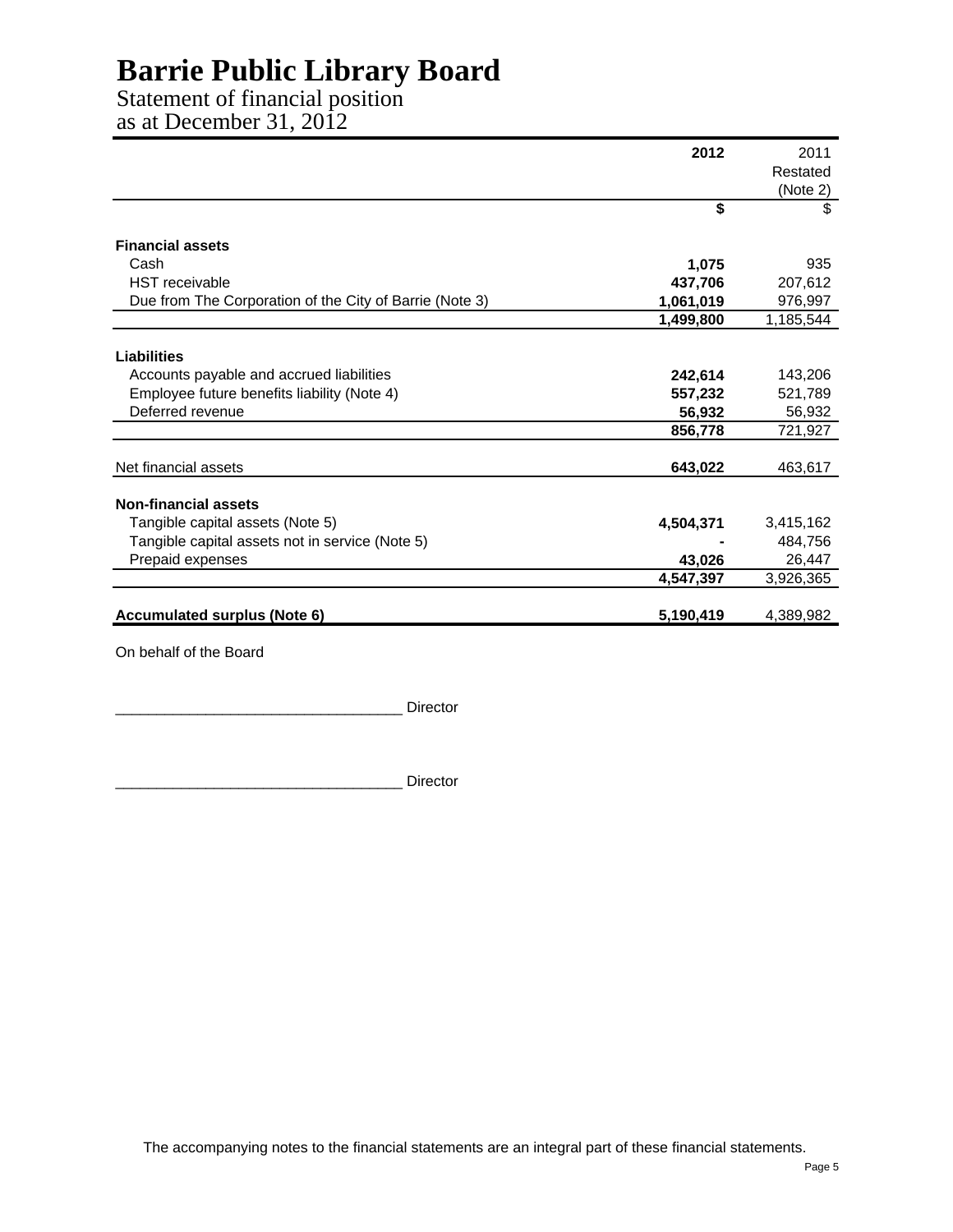Statement of cash flows year ended December 31, 2012

|                                                           | 2012          | 2011          |
|-----------------------------------------------------------|---------------|---------------|
|                                                           |               | Restated      |
|                                                           |               | (Note 2)      |
|                                                           | \$            | \$            |
| <b>Operating activities</b>                               |               |               |
| Annual surplus                                            | 800,437       | 978,421       |
| Item not involving cash                                   |               |               |
| Amortization                                              | 687,100       | 560,091       |
|                                                           | 1,487,537     | 1,538,512     |
| Change in non-cash operating balances                     |               |               |
| <b>HST</b> receivable                                     | (230, 094)    | (110, 316)    |
| Prepaid expenses                                          | (16, 579)     | 41,987        |
| Accounts payable and accrued liabilities                  | 99,408        | 10,753        |
| Employee future benefits liability                        | 35,443        | 85,178        |
| Deferred revenue                                          |               | (207, 780)    |
| Amount due from The Corporation of the City of Barrie     | (84, 022)     | 804,473       |
|                                                           | 1,291,693     | 2,162,807     |
| <b>Capital activities</b>                                 |               |               |
| Acquisition of tangible capital assets (net of transfers) | (1, 291, 553) | (1,678,121)   |
| Acquisition of tangible capital assets under construction |               | (484,756)     |
|                                                           | (1, 291, 553) | (2, 162, 877) |
| Net change in cash                                        | 140           | (70)          |
| Cash, beginning of year                                   | 935           | 1,005         |
| Cash, end of year                                         | 1,075         | 935           |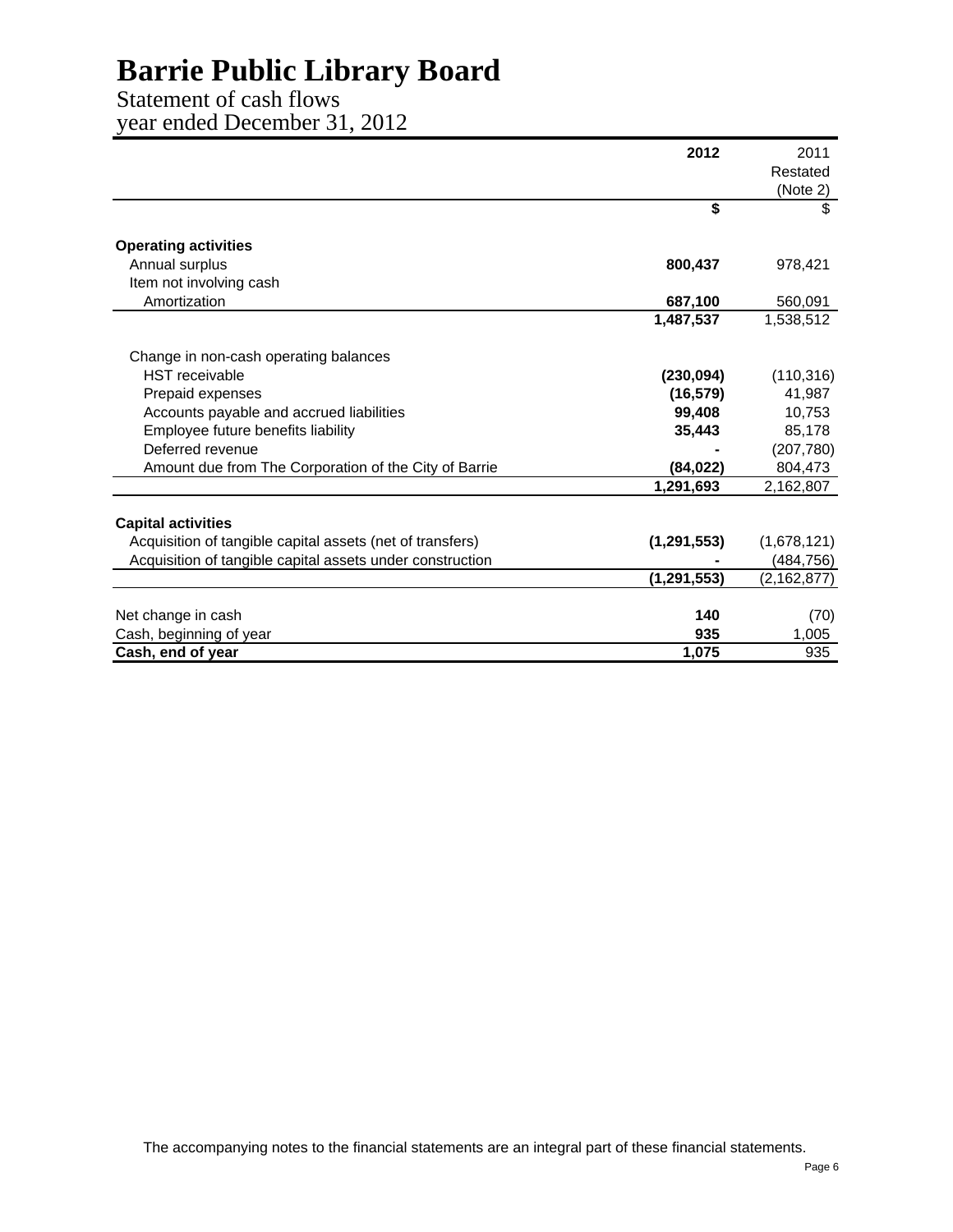Notes to the financial statements December 31, 2012

#### **1. Summary of significant accounting policies**

#### *Management's responsibility for the financial statements*

The financial statements of the Barrie Public Library Board ("the Board") are the responsibility of management. They have been prepared in accordance with Canadian public sector accounting standards. The Board is a registered charity and as such, is exempt from income tax under the Canadian Income Tax Act, and may issue income tax receipts to donors. Its primary role is to provide library services to the general public.

#### *Accrual basis of accounting*

Revenues and expenses are reported on the accrual basis of accounting. The accrual basis of accounting recognizes revenues in the period in which the transactions or events occurred that give rise to the revenue; expenses are recognized in the period the goods or services are acquired and a legal liability is incurred or transfers are due.

#### *Use of estimates*

The preparation of financial statements in accordance with Canadian public sector accounting standards requires management to make estimates and assumptions that affect the reported amounts of assets and liabilities at the date of the financial statements, and the reported amounts of revenues and expenses during the reporting period. The principal estimates used in the preparation of these financial statements are the employee future benefits payable, the estimated useful life of capital assets and valuation of tangible capital assets. Actual results could differ from management's best estimates as additional Information becomes available in the future.

#### *Deferred revenue*

Funds received for specific purposes which are externally restricted by agreement and are not available for general Board purposes are accounted for as deferred revenue on the statement of financial position. The revenue is recognized in the statement of operations in the year in which it is used for the specified purpose.

#### *Tangible capital assets*

Tangible capital assets are recorded at cost less accumulated amortization. Cost includes all costs directly attributable to acquisition or construction of the tangible capital asset including transportation costs, installation costs, design and engineering fees, legal fees and site preparation costs. Contributed tangible capital assets are recorded at fair value at the time of the donation, with a corresponding amount recorded as revenue. Amortization is recorded on a straight-line basis over the estimated life of the tangible capital asset commencing in the year following that in which the asset is available for productive use as follows:

| Collections            | 7 years       |
|------------------------|---------------|
| Computer equipment     | 3 to 5 years  |
| Furniture and fixtures | 5 to 10 years |

Tangible capital assets not yet in service are recorded at cost. When put in service the tangible capital assets will be transferred to capital assets and amortized based on classification.

#### *Revenue recognition*

Revenues are recognized as follows:

- (a) Municipal contributions are recognized in the period to which the related expenditures are incurred,
- (b) Development charges are recognized over the period of service or when required expenditures occur if applicable,
- (c) Grant revenue is recognized in the period to which the related expenditures are incurred,
- (d) Revenue from the Contract receipt Township of Oro-Medonte is recognized on a quarterly basis when due,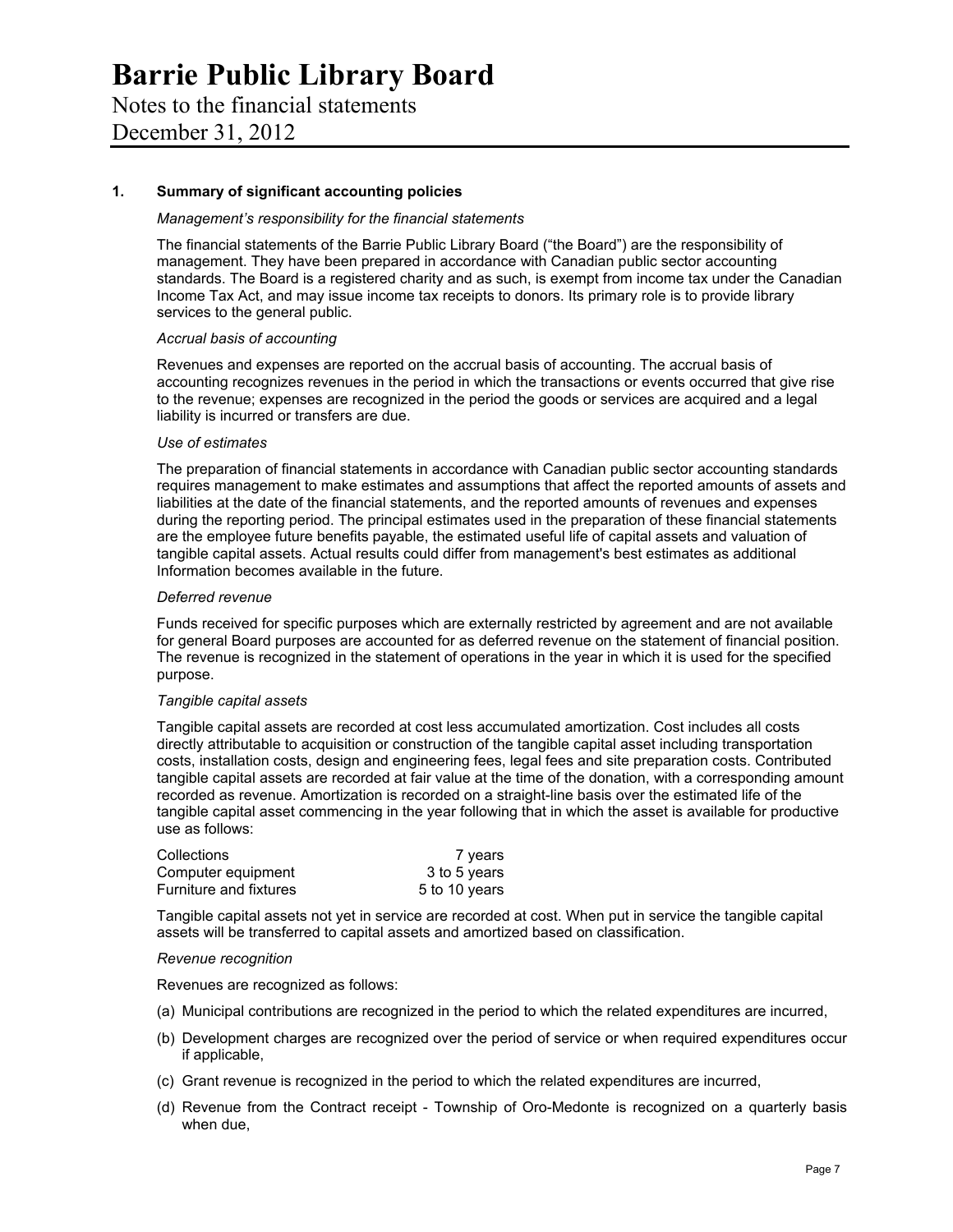### Notes to the financial statements December 31, 2012

#### **1. Summary of significant accounting policies (continued)**

#### *Revenue recognition (continued)*

- (e) Fine revenue is recognized when collected,
- (f) Fees for programs and services are recognized over the period of service or when the related expenses occur,
- (g) Donations and fundraising revenue are recognized when collected, and
- (h) Interest income is recognized as it is earned.

#### *Pension plan*

The Board is an employer member of the Ontario Municipal Employees Retirement System (OMERS), which is a multi-employer, defined benefit pension plan. The Board of Trustees, representing plan members and employers, are responsible for overseeing the management of the pension plan, including investment of assets and administration of the benefits. The Board has adopted defined contribution plan accounting principles for this Plan because insufficient information is available to apply defined benefit plan accounting principles. The Board records, as pension expense, the employer contributions paid or payable in the year.

#### *Government transfers*

Transfer payments, which included legislative grants, are recognized in the in the financial statements in the period in which the events giving rise to the transfer occurs, providing the transfers are authorized, any eligibility criteria have been met and reasonable estimates of the amount can be determined.

#### *Other employee future benefit plans*

The Board provides other future benefits to specified employee groups. These benefits include life insurance, health care benefits, sick days and worker's compensation benefits. The Board has adopted the following policies with respect to accounting for these employee benefits:

The costs of self-insured sick days and other employee future benefit plans are actuarially determined using management's best estimates of salary escalation, retirement ages of employees, accumulated sick days at retirement, insurance and health care cost trends, disability recovery rates, long-term inflation rates and discount rates.

For self-insured other employee benefits that vest or accumulate over the periods of service provided by employees such as insurance, dental and medical benefits for retirees, or certain sick leave amounts, the cost is actuarially determined using the projected benefit method prorated on services. Under this method, the benefit costs are recognized over the expected average service life of the employee group. Any actuarial gains and losses related to the past service of employees are amortized over the expected average remaining service life of the employee group.

For self-insured benefit obligations that arise from specific events that occur from time to time, such as long-term disability, the cost is recognized in the year in which it occurs.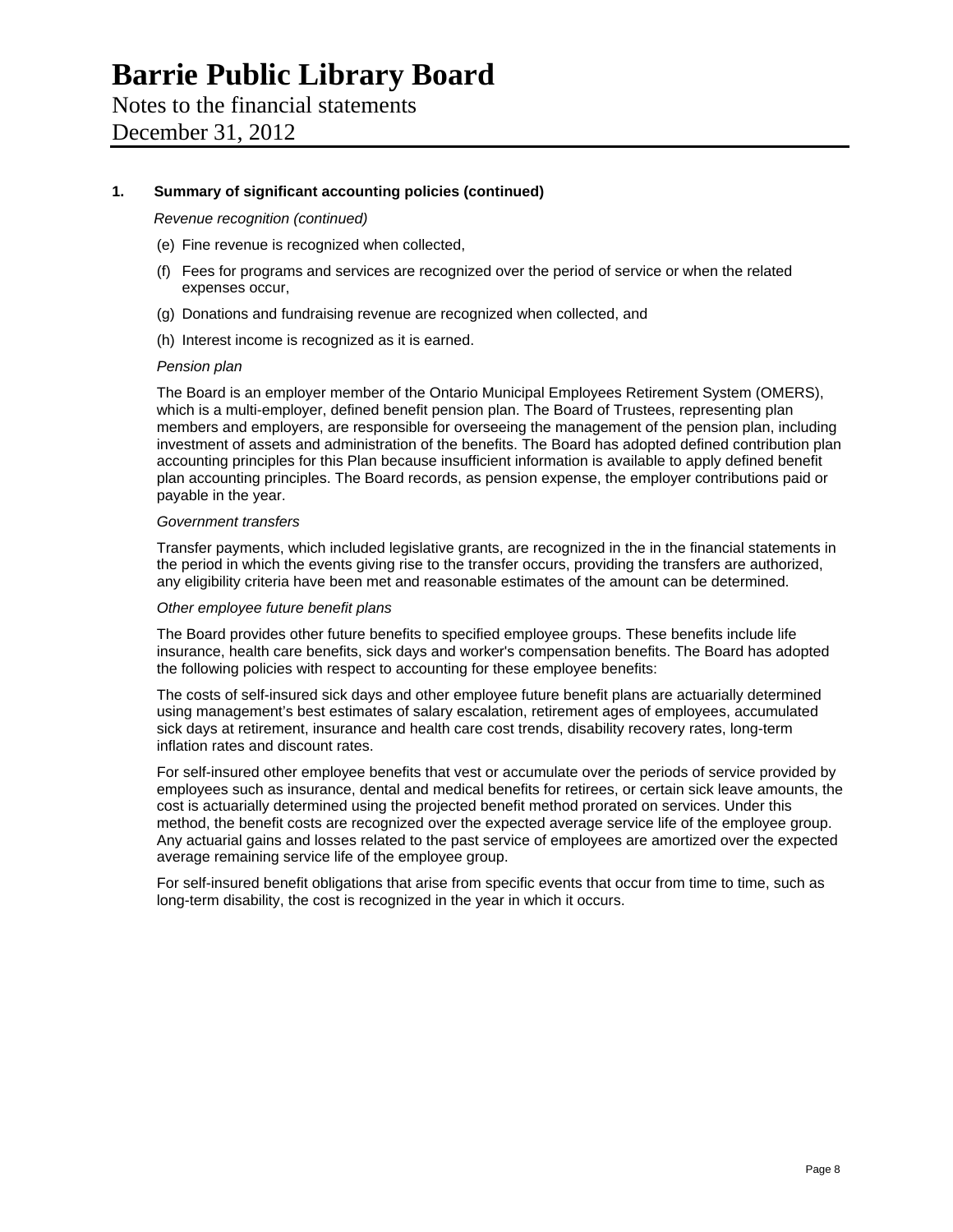Notes to the financial statements

December 31, 2012

#### **2. Restatement of prior period**

During the year, it was discovered that tangible capital assets (collection not yet in service) and amounts due to/from the Corporation of the City of Barrie were understated as at December 31, 2011. A prior period adjustment has been recorded to correct these amounts. The impact of the above noted prior period adjustment was as follows:

|                                                                            | 2011    |
|----------------------------------------------------------------------------|---------|
|                                                                            |         |
|                                                                            |         |
| Statement of financial position                                            |         |
| Increase in 2011 amounts due to/from the Corporation of the City of Barrie | 334.911 |
| Increase in 2011 tangible capital assets - collection not in service       | 334.911 |

The restatement had no impact on the Statement of operations.

#### **3. Due from The Corporation of the City of Barrie**

The Corporation of the City of Barrie controls the Barrie Public Library Board due to the fact that the Council for the City of Barrie approves the Board's budget and has representation on the Board of Directors. The following table summarizes the transactions with the Corporation of the City of Barrie for the year:

|                              | 2012      | 2011      |
|------------------------------|-----------|-----------|
|                              | \$        | \$        |
| Revenue                      |           |           |
| Municipal operting grant     | 5,766,781 | 5,388,540 |
| Municipal capital grant      | 188,319   |           |
| Development charges          | 254,597   | 250,859   |
| Expenditures                 |           |           |
| <b>Facility expenses</b>     | 661,920   | 440,408   |
| Contribution to municipality |           | 573,940   |

During the year the Board transferred \$Nil (2011 - \$573,940) to the Corporation of the City of Barrie for the Painswick Library branch capital project.

At the end of the year, the amount due from the Corporation of the City of Barrie is \$1,061,019 (2011 - \$976,997). The balance is non-interest bearing, unsecured, with no fixed terms of repayment, and has arisen from the transactions listed above less expenditures paid on behalf of the Barrie Public Library Board. The transactions are measured at the exchange amount.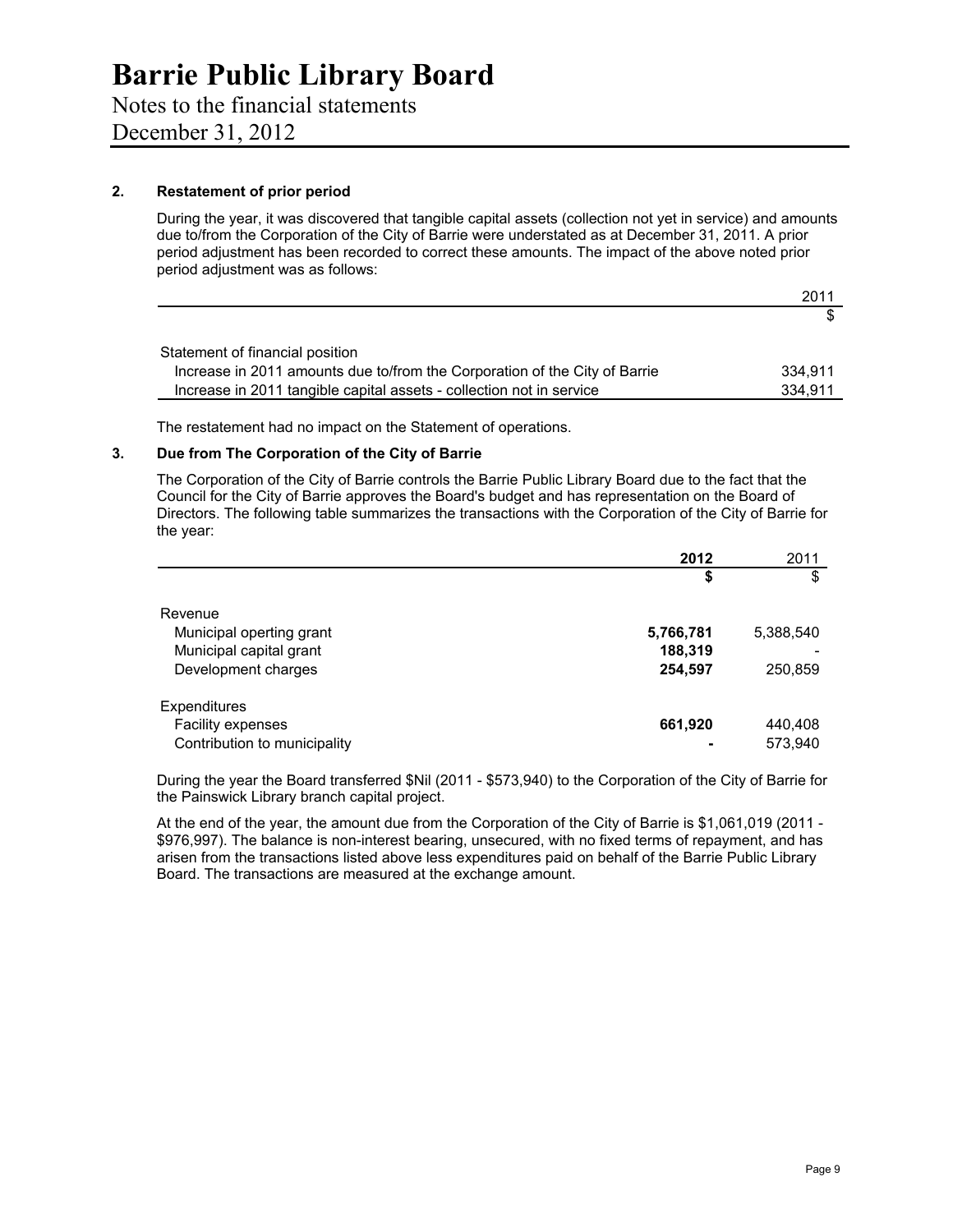### Notes to the financial statements

December 31, 2012

#### **4. Employee future benefits plan liability**

|                                                          | 2012      | 2011    |
|----------------------------------------------------------|-----------|---------|
|                                                          | S         | \$      |
| Retirement gratuity benefit - accrued benefit obligation | 283,831   | 257.723 |
| Post-retirement benefits - accrued benefit obligation    | 230,898   | 203,989 |
| Sick leave benefits - accrued benefit obligation         | 68,148    | 60.077  |
| Unamortized net actuarial loss                           | (25, 645) |         |
| Employee future benefits plan liability                  | 557,232   | 521,789 |

Information about post-retirement benefits is as follows:

|                                        | 2012   | 2011   |
|----------------------------------------|--------|--------|
|                                        |        | \$     |
| Current year benefit cost              | 18.382 | 12,698 |
| Interest on accrued benefit obligation | 8.527  | 6.763  |
| Increase due to plan amendment         |        | 43,616 |
| Employee future benefit expense        | 26,909 | 63.077 |

Information about compensated absences is as follows:

|                                        | 2012   | 2011   |
|----------------------------------------|--------|--------|
|                                        |        | σ      |
| Current year benefit cost              | 19.968 | 18,663 |
| Interest on accrued benefit obligation | 12.630 | 12.029 |
| Employee compensated abences expense   | 32.598 | 30,692 |

The Board has established reserves to mitigate the future impact of the sick leave obligation as detailed on the schedule of reserves in note 6. The balance of the sick leave reserve is \$124,483 (2011 - \$119,483).

The amount of benefits paid during the year was \$24,064 (2011 - \$8,591) for compensated absence benefits.

Long-term disability benefits are available to employees as discussed in the policies. As of December 31, 2012 there is no liability recorded as the benefits are event driven and there have not been any events which would indicate a liability is required.

#### *Retirement benefits*

#### *Retirement pay*

Certain groups of employees who retire under the provisions of OMERS are entitled to retirement gratuities. The amount of the gratuities paid at retirement is based on their salary, accumulated sick days, and years of service at retirement. The benefit costs and liabilities recorded are based on an extrapolation from an actuarial valuation prepared by an independent firm. The date of the last actuarial valuation was as of December 31, 2011.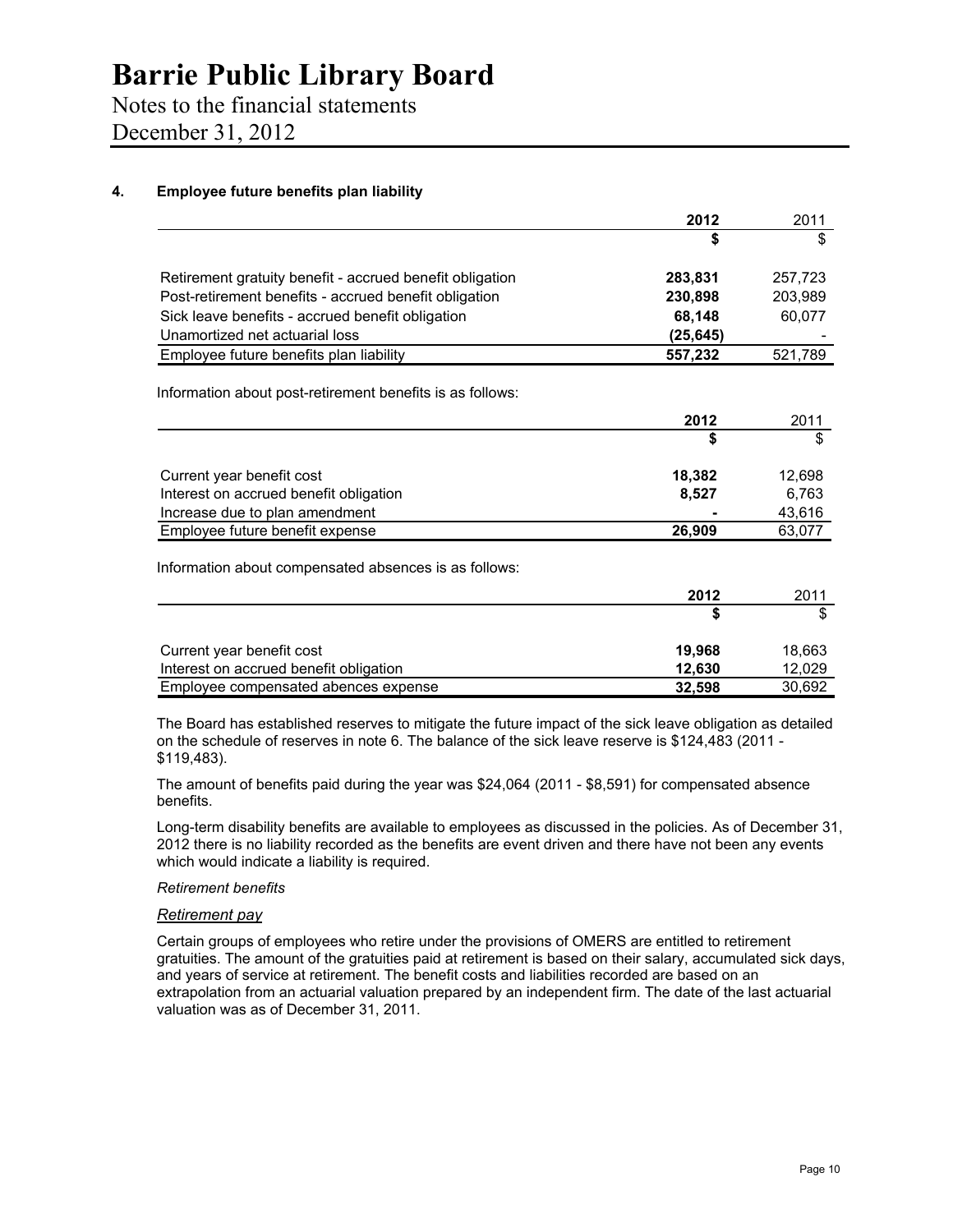December 31, 2012

#### **4. Employee benefits plan liability (continued)**

#### *Sick leave benefits*

The Board provides paid sick leave that can be carried forward up to a maximum defined by each employee group. The benefit costs and liabilities recorded for this benefit in 2012 are based on an actuarial valuation prepared by an Independent firm. The date of the last actuarial valuation was as of December 31, 2011.

The accrued benefit obligations for the Board's employee future benefit plans as at December 31, 2012 are based on an extrapolation of the actuarial valuations for accounting purposes as at December 31, 2011. These actuarial valuations were based on assumptions about future events. The economic assumptions used in these valuations are the Board's best estimates of expected rates of:

|                                         | 2012                  | 2011                  |
|-----------------------------------------|-----------------------|-----------------------|
|                                         | %                     | $\frac{0}{0}$         |
| Expected future inflation rates         | 2.0                   | 2.0                   |
| Expected wage and salary increases      | 3.0                   | 3.0                   |
| Discount on accrued benefit obligations | 4.0                   | 4.0                   |
| Health care costs escalation            | 4.0 to 12.0           | 4.0 to 12.0           |
| Dental costs escalation                 | $3.5 \text{ to } 8.0$ | $3.5 \text{ to } 8.0$ |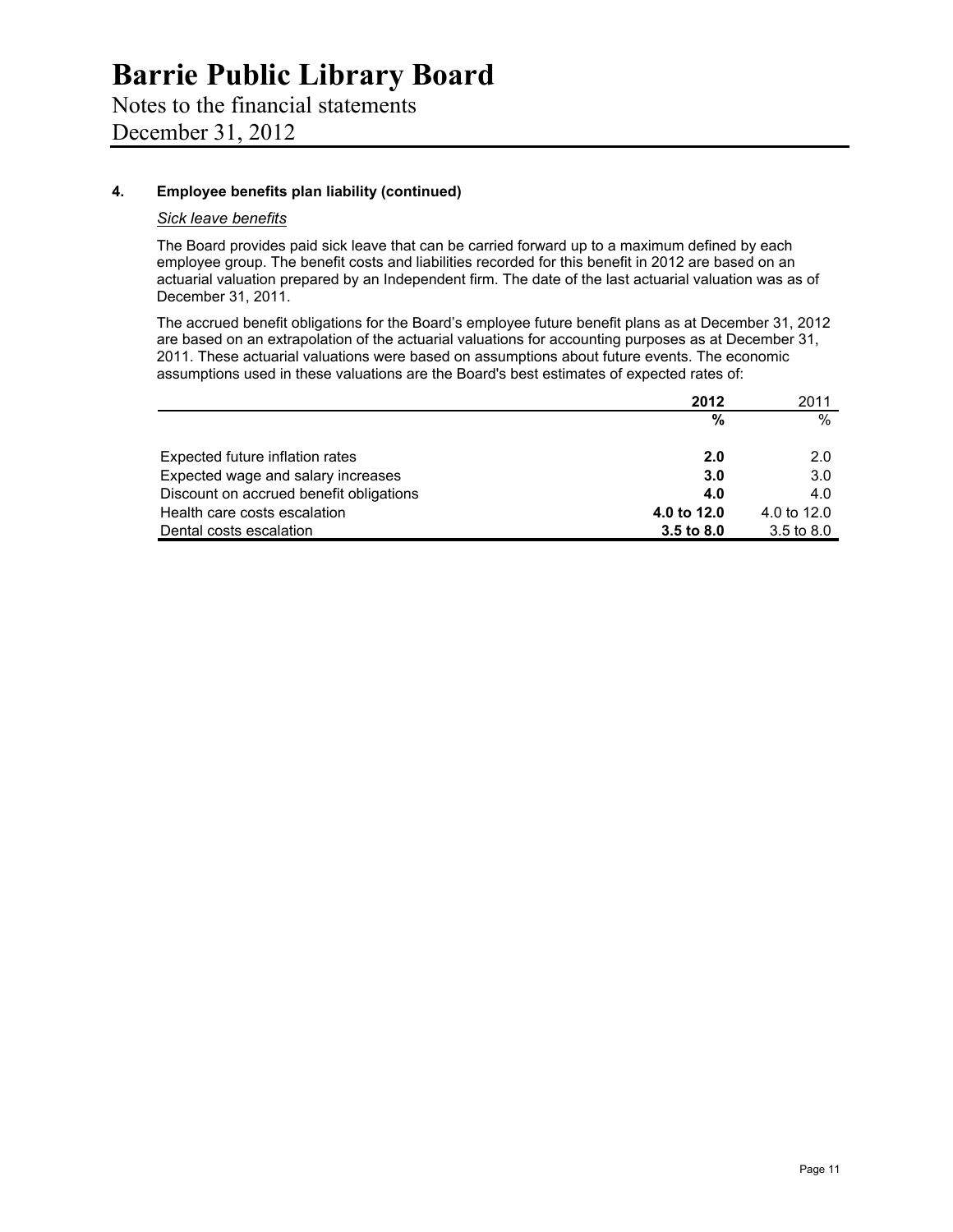Notes to the financial statements

December 31, 2012

#### **5. Tangible capital assets**

| <b>Furniture</b>   |           |           |           |
|--------------------|-----------|-----------|-----------|
|                    | Computer  | and       | 2012      |
| <b>Collections</b> | equipment | fixtures  | total     |
| \$                 | S         | \$        | \$        |
| 6,121,475          | 487,896   | 1,029,872 | 7,639,243 |
| 1,259,978          | 115,485   | 400,846   | 1,776,309 |
| 1,871,395          | 338,375   | 307,286   | 2,517,056 |
| 5,510,058          | 265,006   | 1,123,432 | 6,898,496 |
|                    |           |           |           |
| 3,344,512          | 417,520   | 462,049   | 4,224,081 |
| 607,155            | 45,496    | 34.449    | 687,100   |
| 1,871,395          | 338,375   | 307,286   | 2,517,056 |
|                    |           |           |           |
| 2,080,272          | 124,641   | 189,212   | 2,394,125 |
| 3,429,786          | 140,365   | 934,220   | 4,504,371 |
|                    |           |           |           |

|                                  | Furniture   |           |           |           |
|----------------------------------|-------------|-----------|-----------|-----------|
|                                  |             | Computer  | and       | 2011      |
|                                  | Collections | equipment | fixtures  | total     |
|                                  | \$          | \$        | \$        | \$        |
| Cost, beginning of year          | 4,888,003   | 470,723   | 602,396   | 5,961,122 |
| Additions                        | 1,233,472   | 17,173    | 427,476   | 1,678,121 |
| Cost, end of year                | 6,121,475   | 487,896   | 1,029,872 | 7,639,243 |
| Accumulated amortiztion,         |             |           |           |           |
| beginning of year                | 2,858,545   | 372,285   | 433,160   | 3,663,990 |
| Amortization                     | 485,967     | 45,236    | 28,888    | 560,091   |
| Accumulated amortization,        |             |           |           |           |
| end of year                      | 3,344,512   | 417,521   | 462,048   | 4,224,081 |
| Net carrying amount, end of year | 2,776,963   | 70,375    | 567.824   | 3,415,162 |

The carrying amount of tangible capital assets not being amortized because they were not yet in service is \$Nil (2011 - \$484,756).

Contributions of tangible capital assets were \$Nil (2011 - \$Nil).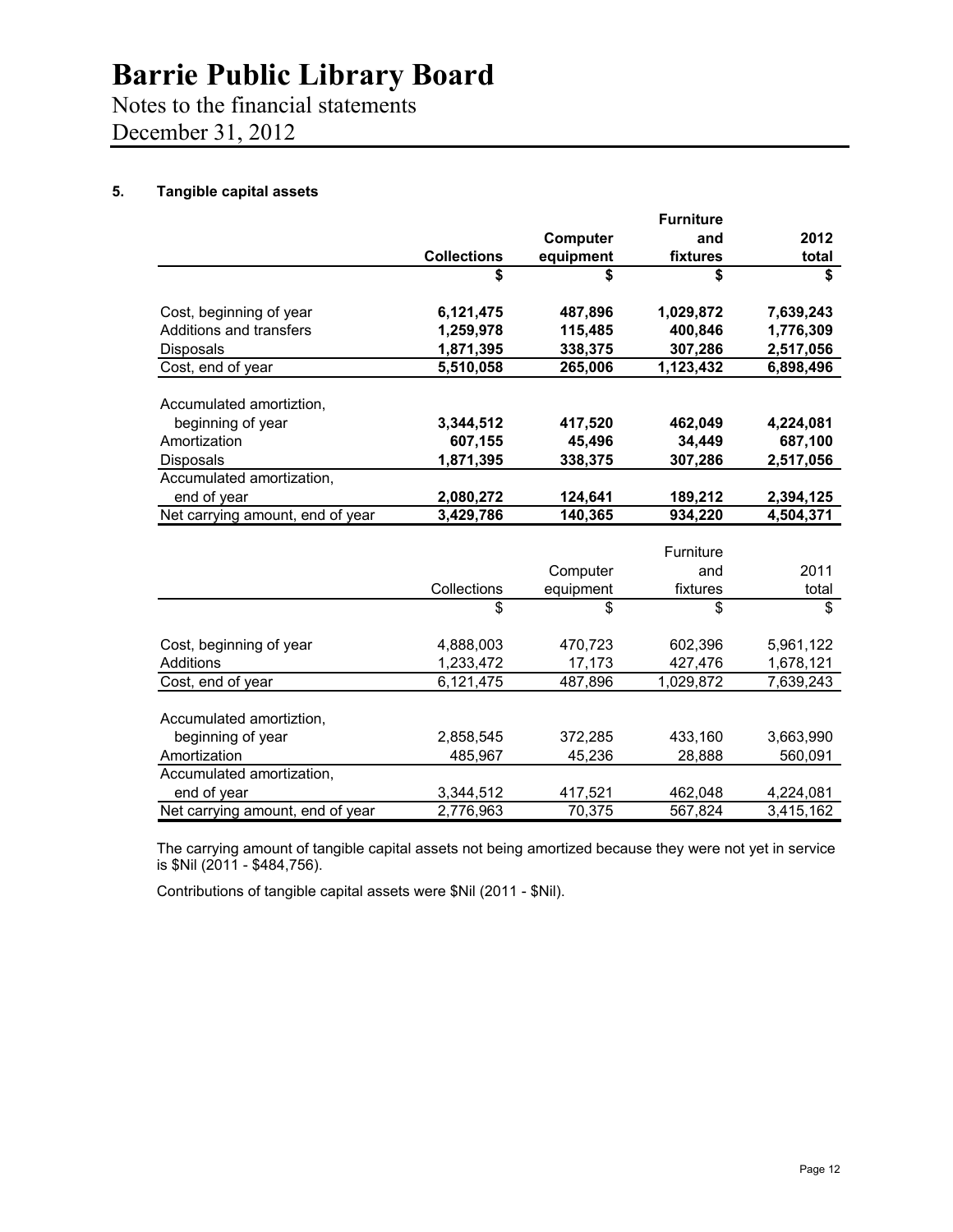### Notes to the financial statements

December 31, 2012

#### **6. Accumulated surplus**

The Board segregates its accumulated surplus in the following categories:

|                                        | 2012        | 2011          |
|----------------------------------------|-------------|---------------|
|                                        | \$          | \$            |
| Investment in tangible capital assets  | 4,504,371   | 3,899,918     |
| <b>Current funds</b>                   | (1,058,733) | (1, 113, 801) |
| Reserves                               |             |               |
| Vested sick leave benefits reserve     | 124,483     | 119,483       |
| Future capital expenditures reserve    | 1,158,764   | 883,489       |
| Future collection acquisitions reserve | 461,534     | 600,893       |
|                                        | 5,190,419   | 4,389,982     |

The investment in tangible capital assets represents amounts already spent and invested in infrastructure and other non-financial assets.

The Corporation of the City of Barrie calculates interest on the library capital and collection reserves based on a variable Interest rate. This interest is credited to the reserves on a monthly basis. The rate for 2012 was 1.28% (2011 - 1.28%).

#### **7. Pension agreement**

OMERS provides pension services to more than 428,947 active and retired members and approximately 968 employers. Each year an independent actuary determines the funding status of OMERS Primary Pension Plan (the Plan) by comparing the actuarial value of invested assets to the estimated present value of all pension benefits that members have earned to date. The most recent actuarial valuation of the Plan was conducted at December 31, 2012. The results of this valuation disclosed total actuarial liabilities of \$69,122 million in respect of benefits accrued for service with actuarial assets at that date of \$59,198 million indicating an actuarial deficit of \$9,924 million. Because OMERS is a multi-employer plan, any pension plan surpluses or deficits are a joint responsibility of Ontario municipal organizations and their employees. As a result, the Board does not recognize any share of the OMERS pension surplus or deficit. Contributions made by the Board to OMERS for 2012 were \$239,040 (2011 - \$183,989).